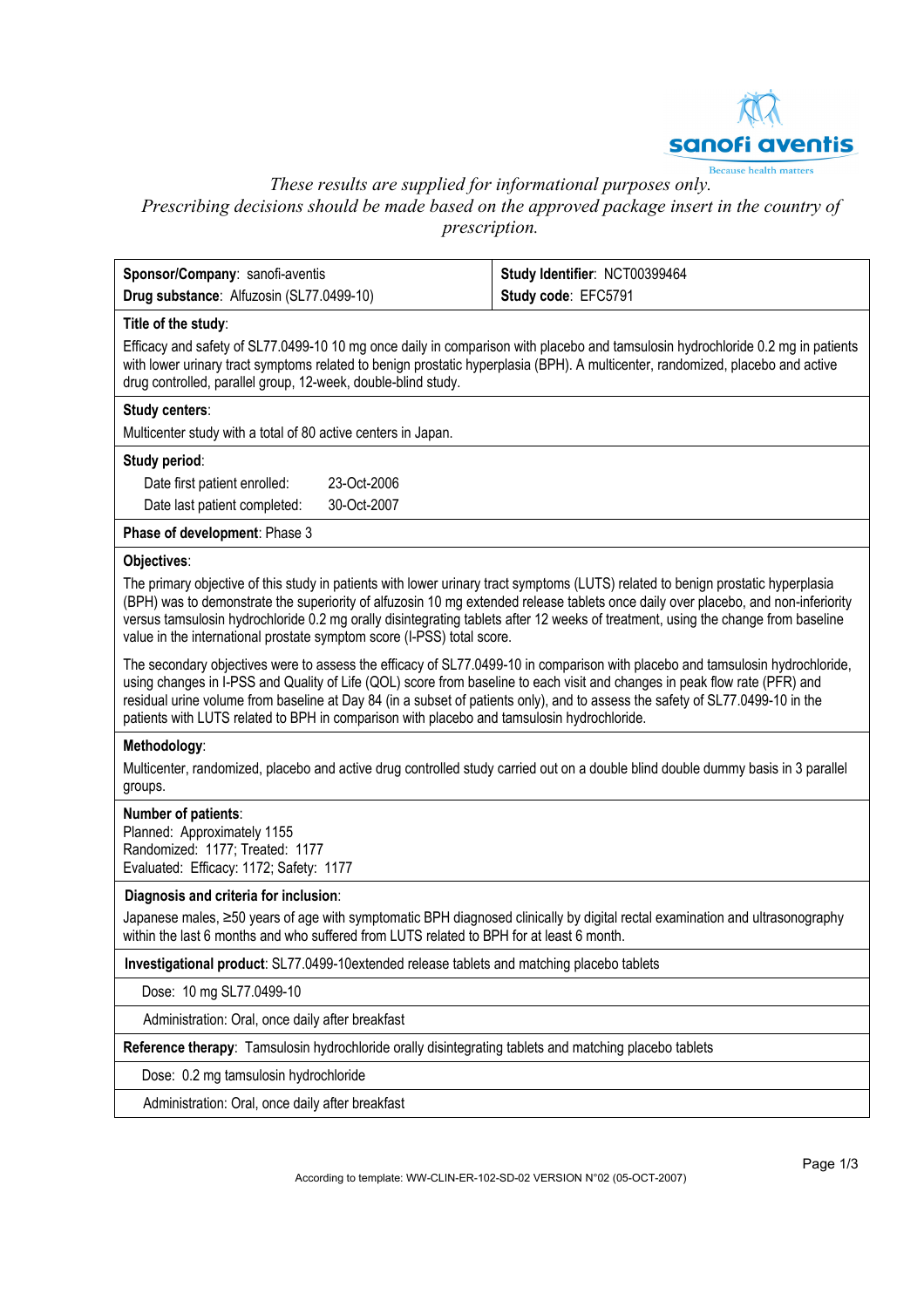**Duration of treatment**: 12 weeks

**Duration of observation**: 14 weeks (2 weeks of placebo run-in period + 12 weeks of double blind treatment period)

### **Criteria for evaluation**:

### Efficacy:

The primary efficacy endpoint was the change in I-PSS total score from baseline to endpoint (Day 84 or last available postbaseline assessment).

The main secondary efficacy endpoints were changes from baseline to each visit in I-PSS total score and QOL score, and changes from baseline to endpoint (Day 84 or last available post-baseline assessment) of residual urine volume and PFR.

# Safety:

Safety evaluations were the assessment of adverse events (AEs) focusing on treatment emergent adverse events (TEAEs), defined as AEs that occurred during study treatment exposure or within 5 half lives (3 days).

# **Statistical methods**:

The sample size for this study was based upon the estimated differences of I-PSS total score improvement (SL77.0499-10 versus placebo and tamsulosin versus placebo).

### Primary analysis:

SL77.0499-10 superiority versus placebo and non-inferiority versus tamsulosin hydrochloride was assessed for the modified intent to treat (mITT) population using the ANCOVA model with I-PSS total score change from baseline to last available post baseline value as response, treatment as a fixed effect, and I-PSS total score at baseline as a covariate. Pair wise comparison was performed within the framework of the ANCOVA model, and least square mean difference and two-sided 95% confidence interval (95%CI) is presented.

In order to keep the global significance level at 5%, a hierarchical testing procedure was applied as follows: first, SL77.0499-10 was compared with placebo. If the upper limit of the 95%CI of least square mean difference (=SL77.0499-10 - placebo) was not more than 0 point, SL77.0499-10 would be regarded as superior to placebo. Only if SL77.0499-10 superiority to placebo was demonstrated would SL77.0499-10 be compared with tamsulosin hydrochloride. If the upper limit of the 95%CI of least square mean difference (= SL77.0499-10 - tamsulosin hydrochloride) was not more than 1.0 point, SL77.0499-10 would be regarded as non-inferior to tamsulosin hydrochloride.

# **Summary:**

### Efficacy results:

The mean change in I-PSS total score from baseline to end of study (last observation carried forward [LOCF]) was -5.96 for placebo, -7.38 for alfuzosin, and -8.03 for tamsulosin. Alfuzosin showed superiority compared to placebo (95% CI: -2.166 to - 0.434) which was statistically significant (p=0.0033). Though not statistically significant, non-inferiority compared to tamsulosin for the I-PSS total score change from baseline (95% CI: -0.101 to 1.314) was not demonstrated (p=0.2751).

The improvement of QOL score was statistically significant in both the alfuzosin and tamsulosin groups compared to the placebo group. Both groups exhibited a rapid onset of action, with improvements in I-PSS total score and QOL score. A trend toward improvement was observed for PFR and residual urine volume in both the alfuzosin and tamsulosin groups although these effects were not statistically significant compared to the placebo group. The alfuzosin group showed very similar results in QOL, PFR, and residual urine volume compared to the tamsulosin group, which further demonstrates comparability between the 2 active agents.

#### Safety results:

The numbers of patients who experienced at least 1 TEAE were similar among the 3 treatment groups (placebo: 93/235, 39.6%; alfuzosin: 215/471, 45.6%; tamsulosin: 215/471, 45.6%).

There were 13 patients who experienced at least 1 serious AE (SAE) during the study period. The percentage of patients who experienced at least 1 SAE was similar between the alfuzosin group (9/471, 1.9%) and placebo group (4/235, 1.7%).

Approximately 40 patients withdrew from the study due to TEAEs: 10 in the placebo group (4.3%), 23 in the alfuzosin group (4.9%), and 11 in the tamsulosin group (2.3%).